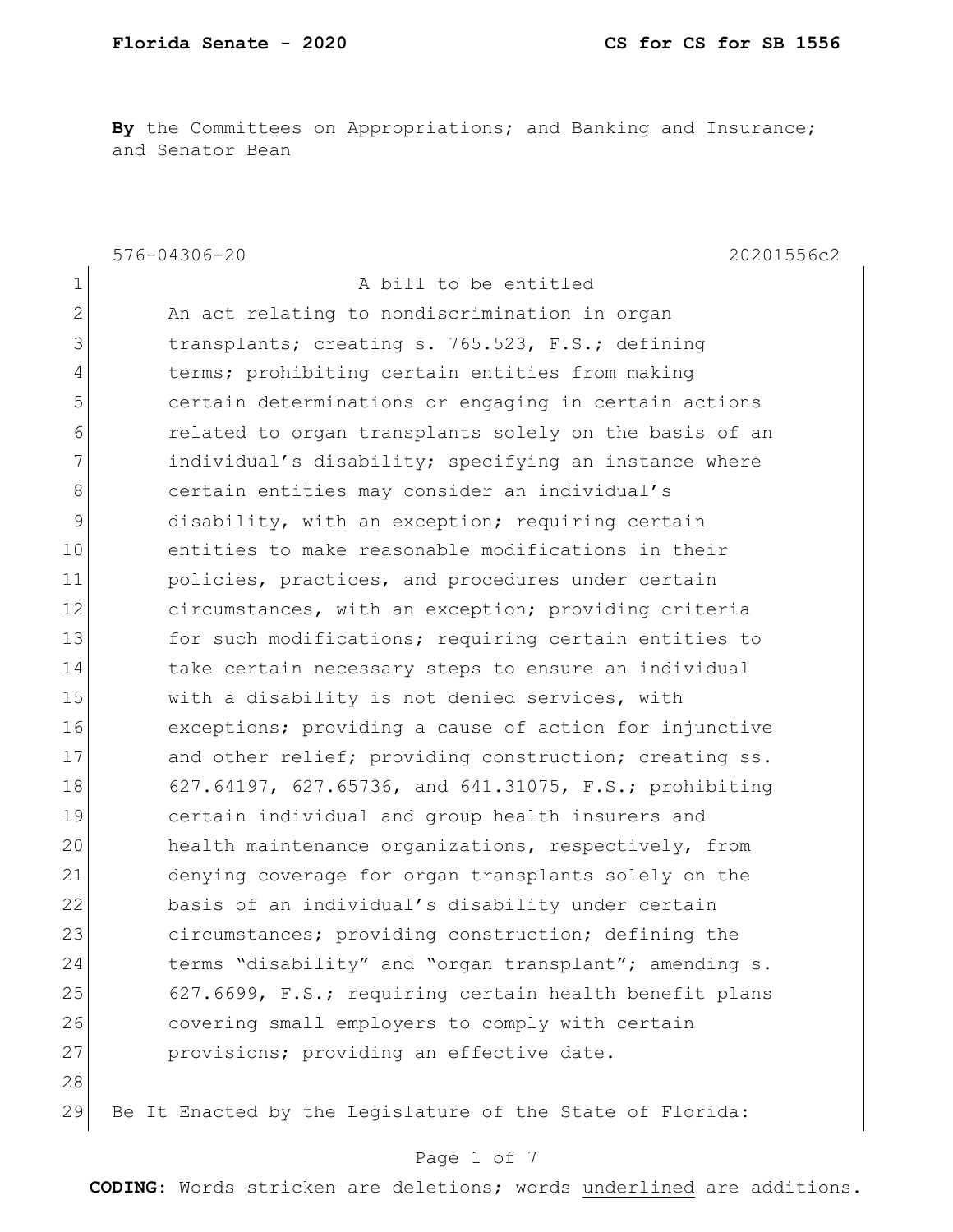|    | 576-04306-20<br>20201556c2                                       |
|----|------------------------------------------------------------------|
| 30 |                                                                  |
| 31 | Section 1. Section 765.523, Florida Statutes, is created to      |
| 32 | read:                                                            |
| 33 | 765.523 Discrimination in access to anatomical gifts and         |
| 34 | organ transplants prohibited.-                                   |
| 35 | (1) As used in this section, the term:                           |
| 36 | (a) "Auxiliary aids and services" means:                         |
| 37 | 1. Qualified interpreters or other effective methods of          |
| 38 | making aurally delivered materials available to individuals with |
| 39 | hearing impairments.                                             |
| 40 | 2. Qualified readers, recorded texts, texts in an                |
| 41 | accessible electronic format, or other effective methods of      |
| 42 | making visually delivered materials available to individuals     |
| 43 | with visual impairments.                                         |
| 44 | 3. Supported decisionmaking services, including any of the       |
| 45 | following:                                                       |
| 46 | a. The use of a support person to assist an individual in        |
| 47 | making medical decisions, communicating information to the       |
| 48 | individual, or ascertaining his or her wishes.                   |
| 49 | b. The provision of information to a person designated by        |
| 50 | the individual, consistent with federal and state laws governing |
| 51 | the disclosure of health information.                            |
| 52 | c. Measures used to ensure that the individual's guardian        |
| 53 | or legal representative, if any, is included in decisions        |
| 54 | involving the individual's health care and that medical          |
| 55 | decisions are in accordance with the individual's own expressed  |
| 56 | interests.                                                       |
| 57 | d. Any other aid or service that is used to provide              |
| 58 | information in a format that is readily understandable and       |
|    |                                                                  |

# Page 2 of 7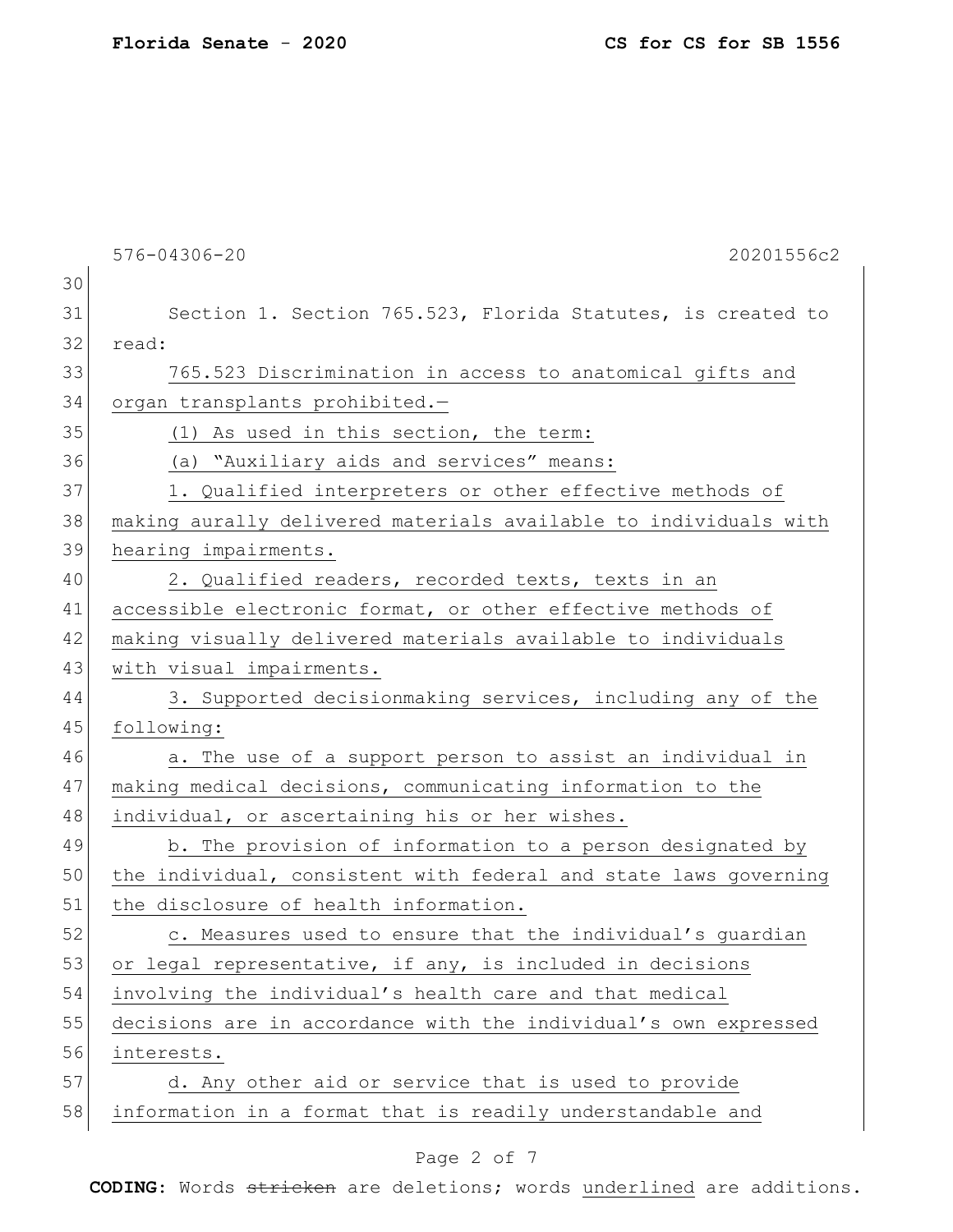|        | $576 - 04306 - 20$<br>20201556c2                               |
|--------|----------------------------------------------------------------|
| 59     | accessible to individuals with cognitive, neurological,        |
| 60     | developmental, or intellectual disabilities.                   |
| 61     | (b) "Covered entity" means any of the following:               |
| 62     | 1. A licensed health care practitioner as defined in s.        |
| 63     | 456.001.                                                       |
| 64     | 2. A health care facility as defined in s. 408.07.             |
| 65     | 3. Any other entity responsible for potential recipients of    |
| 66     | an anatomical gift or organ transplant.                        |
| 67     | (c) "Disability" has the same meaning as "developmental        |
| 68     | disability" and "intellectual disability" as those terms are   |
| 69     | defined in s. 393.063.                                         |
| 70     | (d) "Organ transplant" means the transplantation or            |
| 71     | transfusion of a part of a human body into the body of another |
| 72     | individual for the purpose of treating or curing a medical     |
| 73     | condition.                                                     |
| 74     | (e) "Qualified individual" means an individual who has a       |
| 75     | disability and meets the clinical eligibility requirements for |
| 76     | the receipt of an anatomical gift or an organ transplant,      |
| 77     | regardless of:                                                 |
| 78     | 1. The support networks available to the individual;           |
| 79     | 2. The provision of auxiliary aids and services; or            |
| 80     | 3. Reasonable modifications to the policies, practices, or     |
| 81     | procedures of a covered entity pursuant to subsection (4).     |
| 82     | (2) A covered entity may not do any of the following solely    |
| 83     | on the basis of an individual's disability:                    |
| 84     | (a) Consider a qualified individual ineligible to receive      |
| 85     | an anatomical gift or organ transplant.                        |
| 86     | (b) Deny medical or other services related to an organ         |
| $8\,7$ | transplant, including evaluation, surgery, counseling, and     |
|        |                                                                |

# Page 3 of 7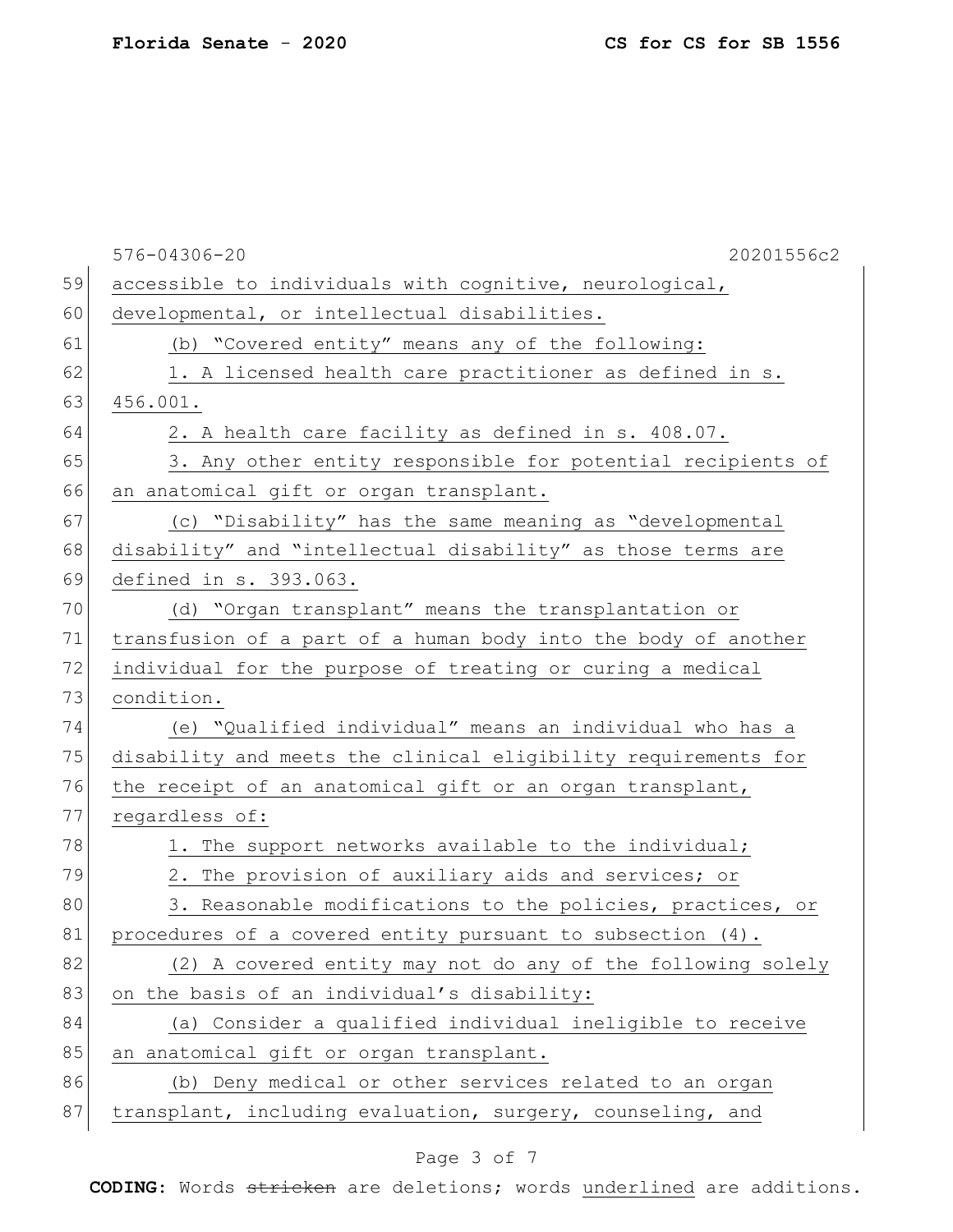|     | 576-04306-20<br>20201556c2                                       |
|-----|------------------------------------------------------------------|
| 88  | posttransplant treatment and services.                           |
| 89  | (c) Refuse to refer the individual to an organ procurement       |
| 90  | organization or a related specialist for the purpose of          |
| 91  | evaluation or receipt of an organ transplant.                    |
| 92  | (d) Refuse to place a qualified individual on an organ           |
| 93  | transplant waiting list.                                         |
| 94  | (e) Place a qualified individual at a lower priority             |
| 95  | position on an organ transplant waiting list than the position   |
| 96  | at which the qualified individual would have been placed if not  |
| 97  | for the disability.                                              |
| 98  | (3) (a) A covered entity may take an individual's disability     |
| 99  | into account if, following an individualized evaluation of him   |
| 100 | or her, a physician finds the individual's disability to be      |
| 101 | medically significant to the provision of the anatomical gift or |
| 102 | organ transplant, but only to the extent that the covered entity |
| 103 | is making treatment or coverage recommendations or decisions for |
| 104 | the individual.                                                  |
| 105 | (b) If an individual has the necessary support system to         |
| 106 | assist him or her in complying with posttransplant medical       |
| 107 | requirements, a covered entity may not consider the individual's |
| 108 | inability to independently comply with the posttransplant        |
| 109 | medical requirements to be medically significant for the         |
| 110 | purposes of paragraph (a).                                       |
| 111 | (4) A covered entity shall make reasonable modifications to      |
| 112 | policies, practices, or procedures when the modifications are    |
| 113 | necessary to allow an individual with a disability access to     |
| 114 | services, including transplant-related counseling, information,  |
| 115 | coverage, or treatment, unless the covered entity can            |
| 116 | demonstrate that making the modifications would fundamentally    |
|     |                                                                  |

# Page 4 of 7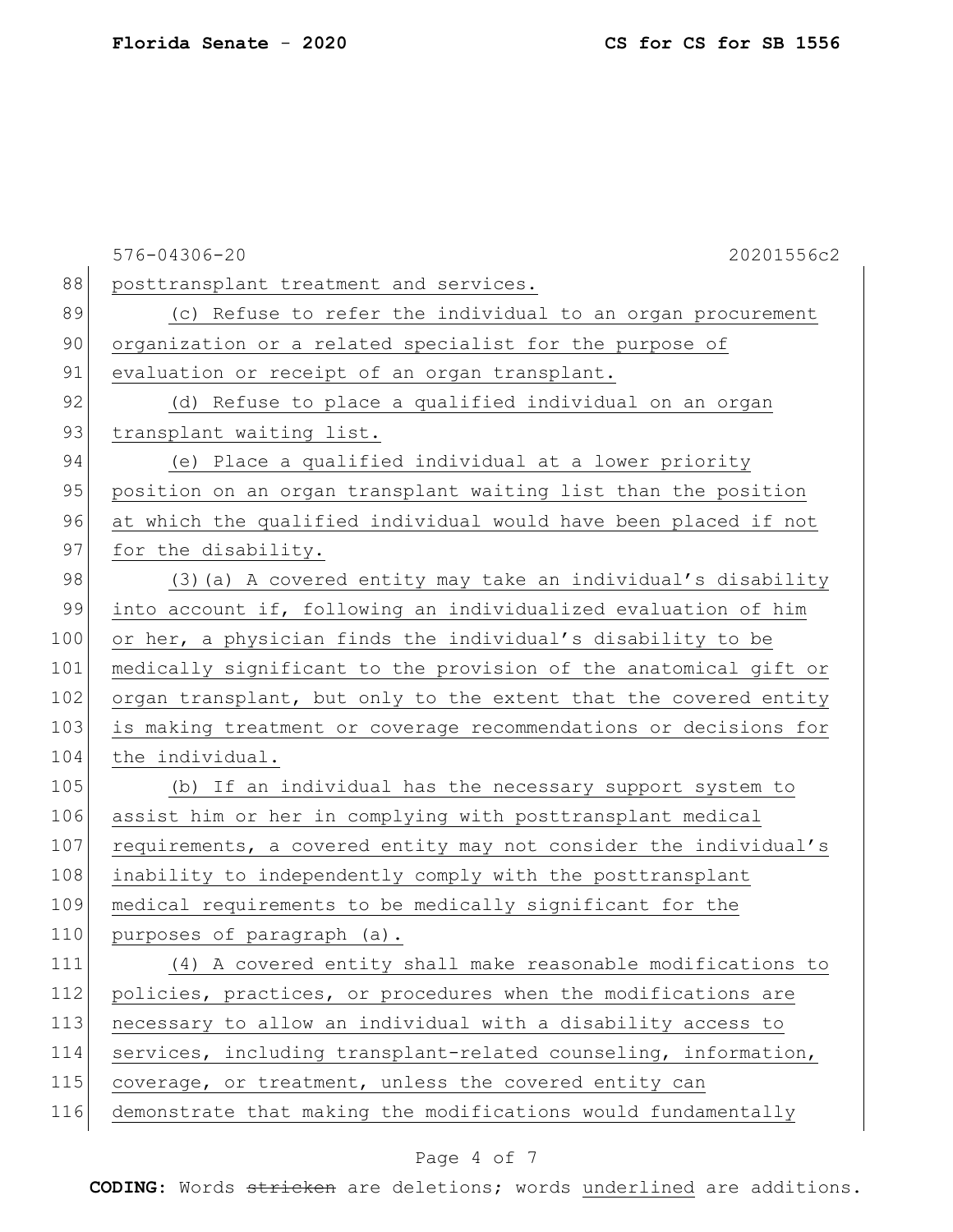|     | 20201556c2<br>576-04306-20                                       |
|-----|------------------------------------------------------------------|
| 117 | alter the nature of the services. Such modifications shall       |
| 118 | include, but not be limited to, communication with the persons   |
| 119 | responsible for supporting the individual with his or her        |
| 120 | postsurgical and posttransplant care, including medication. Such |
| 121 | modifications shall also consider the support networks available |
| 122 | to the individual, including, but not limited to, family,        |
| 123 | friends, and home and community-based services coverage when     |
| 124 | determining whether the individual is able to comply with        |
| 125 | posttransplant medical requirements.                             |
| 126 | (5) A covered entity shall take such steps as may be             |
| 127 | necessary to ensure that an individual with a disability is not  |
| 128 | denied services, including transplant-related counseling,        |
| 129 | information, coverage, or treatment, due to the absence of       |
| 130 | auxiliary aids and services, unless the covered entity can       |
| 131 | demonstrate that taking the steps would fundamentally alter the  |
| 132 | nature of the services being offered or would result in an undue |
| 133 | burden on the covered entity.                                    |
| 134 | (6) If a covered entity violates this section, the               |
| 135 | qualified individual who is affected by the violation may bring  |
| 136 | an action in the appropriate circuit court for injunctive or     |
| 137 | other equitable relief.                                          |
| 138 | (7) This section may not be construed to require a covered       |
| 139 | entity to make a referral or recommendation for or perform a     |
| 140 | medically inappropriate organ transplant.                        |
| 141 | Section 2. Section 627.64197, Florida Statutes, is created       |
| 142 | to read:                                                         |
| 143 | 627.64197 Coverage for organ transplants. - A health             |
| 144 | insurance policy that provides major medical coverage and        |
| 145 | coverage for organ transplants and that is delivered, issued, or |
|     |                                                                  |

# Page 5 of 7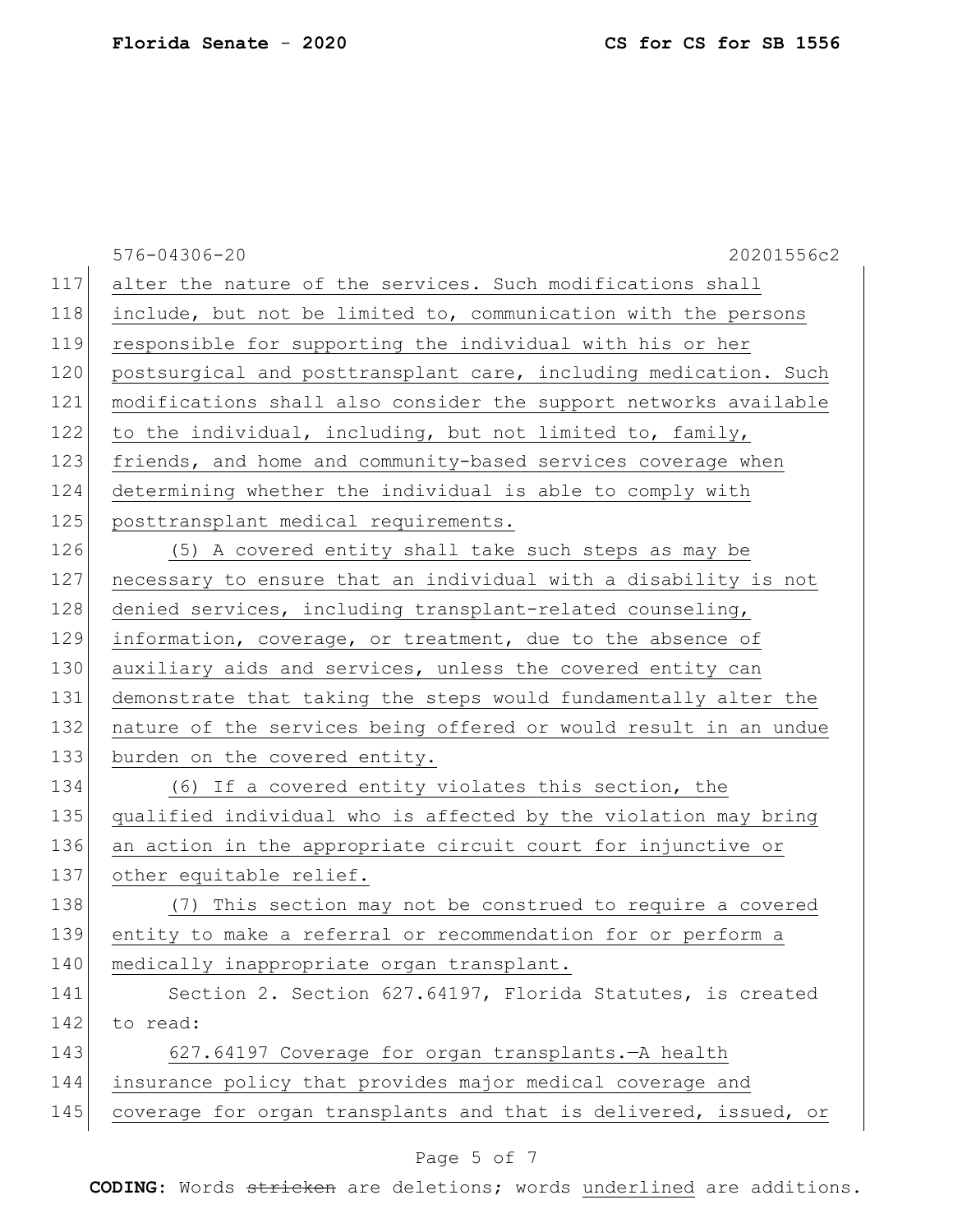|     | 576-04306-20<br>20201556c2                                       |
|-----|------------------------------------------------------------------|
| 146 | renewed on or after July 1, 2020, in this state by an insurer    |
| 147 | may not deny coverage for an organ transplant solely on the      |
| 148 | basis of an insured's disability. This section may not be        |
| 149 | construed to require such insurer to provide coverage for an     |
| 150 | organ transplant that is not medically necessary. For purposes   |
| 151 | of this section, the terms "disability" and "organ transplant"   |
| 152 | have the same meaning as in s. 765.523.                          |
| 153 | Section 3. Section 627.65736, Florida Statutes, is created       |
| 154 | to read:                                                         |
| 155 | 627.65736 Coverage for organ transplants. - A group health       |
| 156 | insurance policy that provides major medical coverage and        |
| 157 | coverage for organ transplants and that is delivered, issued, or |
| 158 | renewed on or after July 1, 2020, in this state by an insurer    |
| 159 | may not deny coverage for an organ transplant solely on the      |
| 160 | basis of an insured's disability. This section may not be        |
| 161 | construed to require such insurer to provide coverage for an     |
| 162 | organ transplant that is not medically necessary. For purposes   |
| 163 | of this section, the terms "disability" and "organ transplant"   |
| 164 | have the same meaning as in s. 765.523.                          |
| 165 | Section 4. Paragraph (g) is added to subsection (5) of           |
| 166 | section 627.6699, Florida Statutes, to read:                     |
| 167 | 627.6699 Employee Health Care Access Act.-                       |
| 168 | (5) AVAILABILITY OF COVERAGE.-                                   |
| 169 | (g) A health benefit plan covering small employers which is      |
| 170 | delivered, issued, or renewed on or after July 1, 2020, must     |
| 171 | comply with s. 627.65736.                                        |
| 172 | Section 5. Section 641.31075, Florida Statutes, is created       |
| 173 | to read:                                                         |
| 174 | 641.31075 Coverage for organ transplants. - A health             |
|     |                                                                  |

## Page 6 of 7